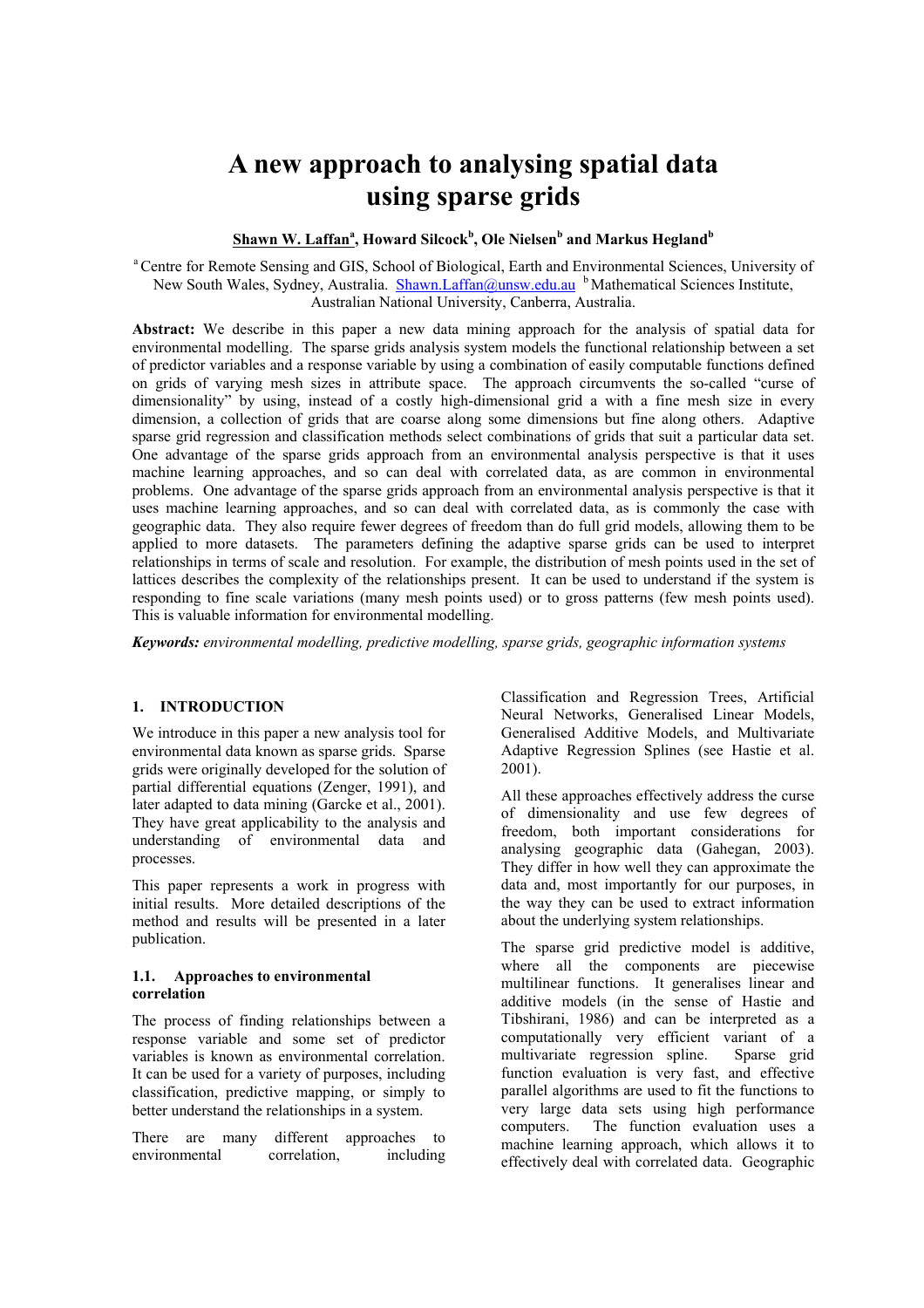datasets are commonly correlated, and so this is an advantage over parametric statistical approaches.

#### **2. SPARSE GRIDS**

The sparse grids system uses a sum of piecewise multilinear functions to represent relationships between a subject variable and a set of predictor variables. In the simplest case, each of these component functions depends on only one variable, and is piecewise linear. The number of grid points of the components is the degrees of freedom used by that component and characterises the complexity of the model and its capability to approximate fine fluctuations (see Figure 1).



**Figure 1**. Modelling a function (dotted line) using piecewise linear functions (solid lines) with various degrees of freedom.

A piecewise linear function can be represented as a combination of components which all have an intuitive meaning like the height, slope, curvature, and other fluctuations including noise (see Figure 2). It is this interpretation which is inherited by the sparse grids and provides useful insights into the underlying system in attribute space.



**Figure 2**. The combination of intuitive grid functions.

In the full grids case, one could represent a relationship using a single system of regularly spaced grid points. However, it can be seen that most of the degrees of freedom used do not contribute anything to the approximation provided by the model. In the sparse grids case, one can represent a similar amount of complexity

by using a series of partial grids, the combination of which will give the solution (Figures 3 and 4). To take a very simple example, a full grid might use a 5 by 5 lattice of grid points, requiring 25 grid points in total (Figure 3). A sparse grid system might instead use two grids, each with five grid points along one data axis and two grid points along the other (denoted  $V_{1,3}$  and  $V_{3,1}$ ). The functions derived from these grids are added together, but to avoid 'double counting' one then needs to subtract the function associated with the intersection grid—in this case, the grid with two grid points along each data axis  $(V_{11})$  (Figure 4). In this simple system a total of only 16 grid points are used, although there is some redundancy because the constant term is repeated in each model. The additive system used by sparse grids also makes it easy for interaction terms to be included where parts of the system are represented in more than one model.



**Figure 3**. The number of grid points used by the sparse grid system (right) is much less than that used for the full grid system (left).



**Figure 4.** The combination of sparse grids approximates more complex functions in attribute space, plan view and three dimensional view.

The computational advantage of sparse grids becomes apparent when one moves to higher dimensional data spaces, such as are commonly used for environmental correlation analyses. Full grids with *d* variables and *m* grid points per variable have a total of  $m<sup>d</sup>$  grid points whereas classical sparse grids have only  $m(\log_2 m)^{d-1}$  grid points, and newer sparse grids have even fewer. The actual number of grid points used depends on the data, and in many cases the number of grid points is of the order *dm*. For example, in the case when the data can be approximated by a linear function (two grid points) with eight variables, the full grid requires  $2^8 = 512$  data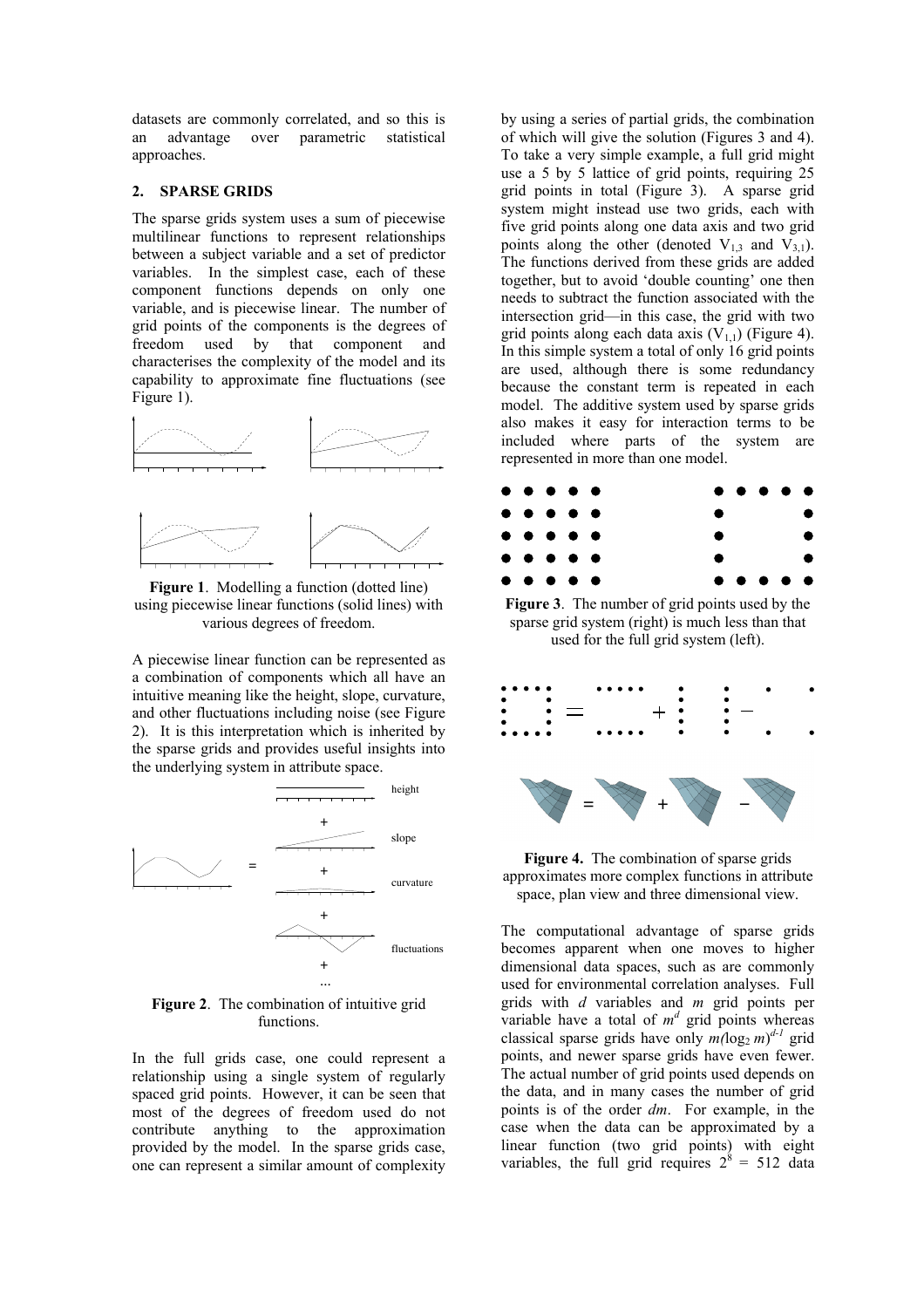points, where the sparse grid might use a combination of eight linear one dimensional functions with a total of  $2 \times 8 = 16$  degrees of freedom. This is a significant reduction. Furthermore, the number of degrees of freedom of the sparse grid is a more realistic estimator of the number of degrees of freedom inherent in the underlying data.

As with most analysis systems, it is possible to use sparse grids as a spatial interpolator by using spatial coordinates as the predictor variables. However, it is likely that other systems specifically designed for this purpose would be more effective. Sparse grids are most useful when dealing with high dimensional datasets.

The interpretation of the system of grids provides a means of understanding the relationships within the system studied. One advantage of sparse grids over other systems is that the number of mesh points used by the system to represent a relationship can be used to gain some understanding of the scale of the relationships. This is done through visualisation of the results for each sparse grid in the system. Such visualisation can be done through mapping the relationships modelled by each sparse grid, as has been done for Artificial Neural Networks by Laffan (1998), and by plotting error matrices for the individual sparse grids (Figure 6). The error matrix approach can also be used as a means of pruning grids that contribute little to the overall solution from the system, possibly in a step-wise manner, and forms the basis of a means to understand the scales represented in the system.

# **3. AN APPLICATION**

We applied the sparse grids system to an extensive geochemical dataset from Weipa, Far North Queensland, Australia. The objective of the test application is to find correlations between subsurface regolith properties and some set of features that are easily measured from the surface. The purpose of this is to better understand how applicable the mapping of regolith properties is. Previous work using this dataset is presented in Laffan (2001, 2002) and Laffan and Lees (submitted).

The dataset consists of a set of 57,642 drill cores collected between 1955 and 1980, 54,757 of which intersect bauxite. These are sampled on a magnetic north aligned grid at spacings from 38 m to 308 m (1000, 500, 250 and 125 feet) using an infilling sample design. Each drill core contains data for percentage abundance of oxides of aluminium, iron, silica and titanium, and for the depth to the base of the bauxite layer, and the depth of the overburden (topsoil or A-horizon).

There is also a set of eight surface measurable features consisting of: a DEM and derived attributes of slope and flow accumulation (fD8 algorithm, Freeman, 1991); Landsat Thematic Mapper bands two, four and seven, captured 16 June 1988; and the Euclidean distances from swamps (melon holes) and from drainage lines (defined as cells with flow accumulation greater than  $200,000 \text{ m}^2$ ).

All datasets use a 30 m cell size, and the drill core dataset reduces to 14,833 locations after raster conversion and exclusion of locations identified in the Landsat dataset as having been mined (regrowth or mine floor), or as cleared for mining.

A sparse grids model was trained using two thirds of the silica data, with an accuracy of 48% correct within a tolerance of 1% silica abundance. The testing set returned an accuracy of 26% for the same error tolerance. The testing accuracy is almost identical to that obtained using an ANN on the same data (25%, Laffan, 2001), with some key differences (Figure 5). The ANN predictions were similar for both the training and testing data, where the sparse grids training accuracies are higher than the testing accuracies. The sparse grids error distribution is also less skewed than that for the ANN, and is aligned to the axis of correct prediction. However, the errors are more dispersed than for the ANN.

We attribute the low predictive accuracy to the effect of spatial non-stationarity in the relationships. Previous analyses using Geographically Weighted Regression (GWR, Laffan, 2001), which fitted local regression models to samples within 300 m of each location, returned accuracies of 67% for a 1% error tolerance. However, further investigation showed that only 15% of sample locations had any relationship that could not also be explained using a local constant model (mean of the 300 m radius sample; Laffan, 2001). For comparison, only 6% of locations were better predicted by the ANN than by its related constant model (the global mean), and 7% for these sparse grids predictions.

Visualisations of the error matrices for individual sparse grids are shown in Figure 6. None of the variables analysed appear have a strong relationship with percentage silica abundance. Again, we attributed this to spatial nonstationarity in the relationships.

## **CONCLUSION**

The sparse grids system is a means of analysing environmental datasets with high dimensionality. The initial results are comparable to those used for previous work on this dataset.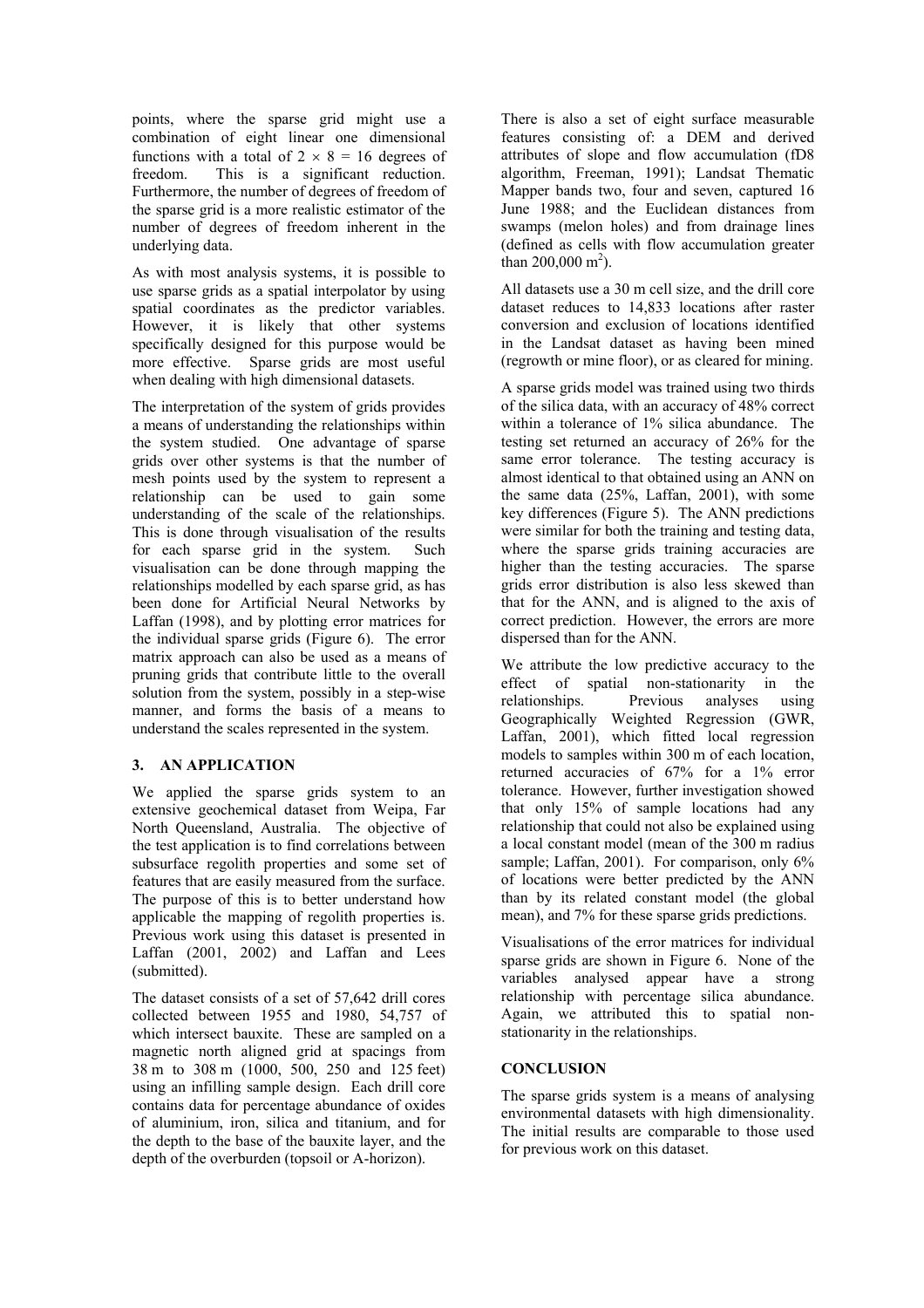Given that previous results showed a better response for the geographically local analyses, an avenue currently being pursued is to extend the sparse grids model to use such a weighting scheme.



**Figure 5**. Distribution of errors for (a) ANN and (b) sparse grids predictions (negative predictions not shown). Colours are scaled between 1 and 100, where red is low and blue is high.

#### **4. REFERENCES**

Freeman, T.G., Calculating catchment area with divergent flow based on a regular grid, *Computers and Geosciences*, 17, 413-422, 1991.

- Gahegan, M., Is inductive machine learning just another wild goose chase (or might it lay the golden egg)?, *International Journal of Geographical Information Science*, 17, 69- 92, 2003.
- Garcke, J., Griebel, M. and Thess, M., Data mining with sparse grids, *Computing*, 67, 225-253, 2001.
- Hastie, T.J. and Tibshirani, R., Generalized additive models (with discussion), *Statistical Science. A Review Journal of the Institute of Mathematical Statistics*, 1, 297-318, 1986.
- Hastie, T.J., Tibshirani, R. and Friedman, J., *The elements of statistical learning: Data mining, inference and prediction*, Springer, 2001.
- Laffan, S.W., Visualising neural network training in geographic space, *Third International Conference on GeoComputation*, University of Bristol, UK, [http://www.geocomputation.org/1998/](http://www.geocomputation.org/1998/index.html), 1998.
- Laffan, S.W., *Inferring the spatial distribution of regolith properties using surface measurable features*, Unpublished PhD thesis, ANU, 2001.
- Laffan, S.W., Using process models to improve spatial analysis, *International Journal of Geographical Information Science*, 16, 245-257, 2002.
- Laffan, S.W. and Lees, B.G., Predicting regolith properties using environmental correlation: a comparison of spatially global and spatially local approaches, submitted to *Geoderma*.
- Zenger, C., Sparse Grids. In Hackbusch, W. (ed), *Parallel Algorithms for Partial Differential Equations*, Proceedings of the Sixth GAMM-Seminar, Kiel, 1990, Notes on Num. Fluid Mech., Vieweg, volume 31, pp 241-251, 1991.